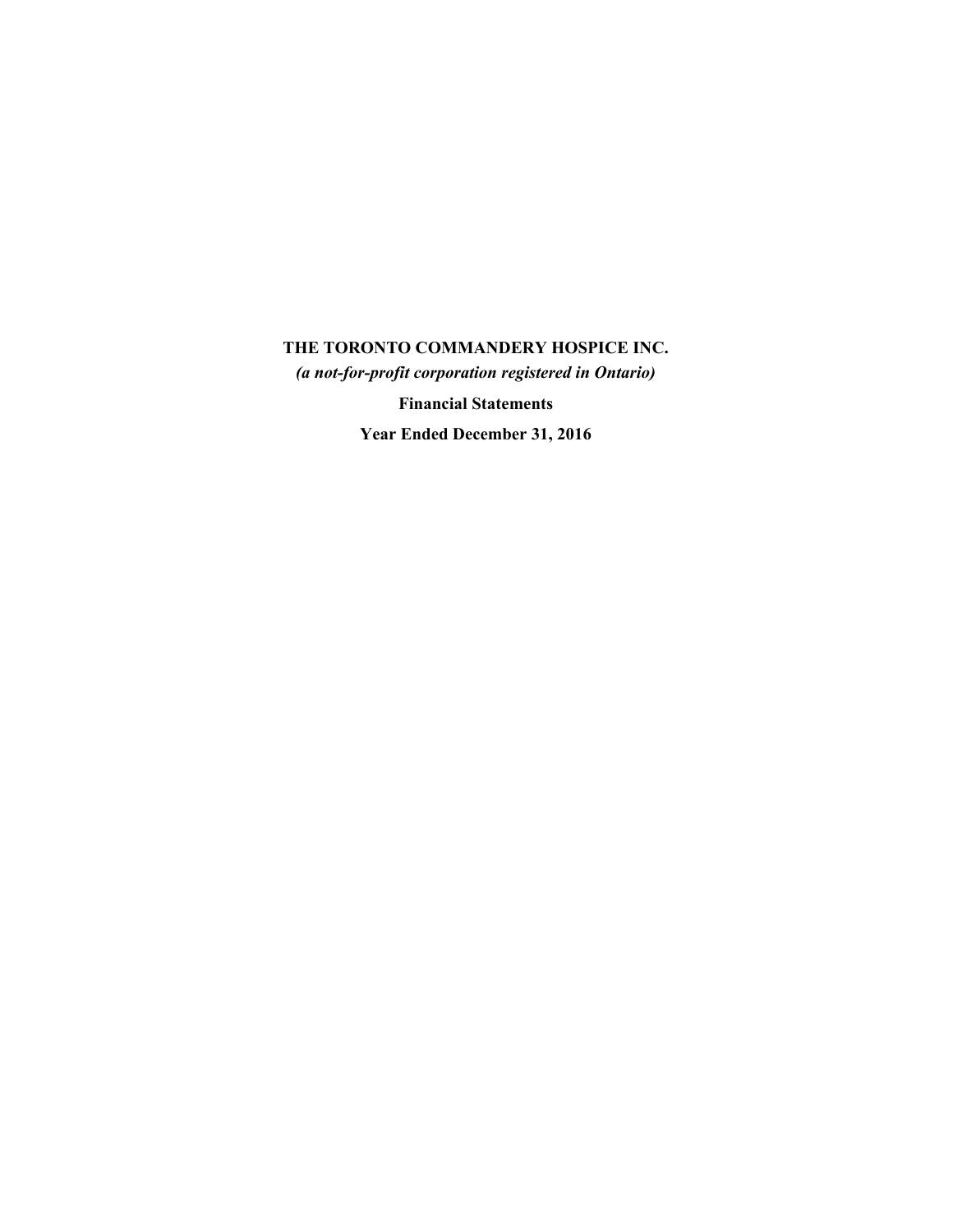# *(a not-for-profit corporation registered in Ontario)*

### **Index to Financial Statements**

# **Year Ended December 31, 2016**

|                                        | Page    |
|----------------------------------------|---------|
| INDEPENDENT AUDITOR'S REPORT           | $1 - 2$ |
| FINANCIAL STATEMENTS                   |         |
| <b>Statement of Financial Position</b> | 3       |
| Statement of Operations                | 4       |
| Statement of Changes in Net Assets     | 5       |
| <b>Statement of Cash Flow</b>          | 6       |
| Notes to Financial Statements          | $7 - 9$ |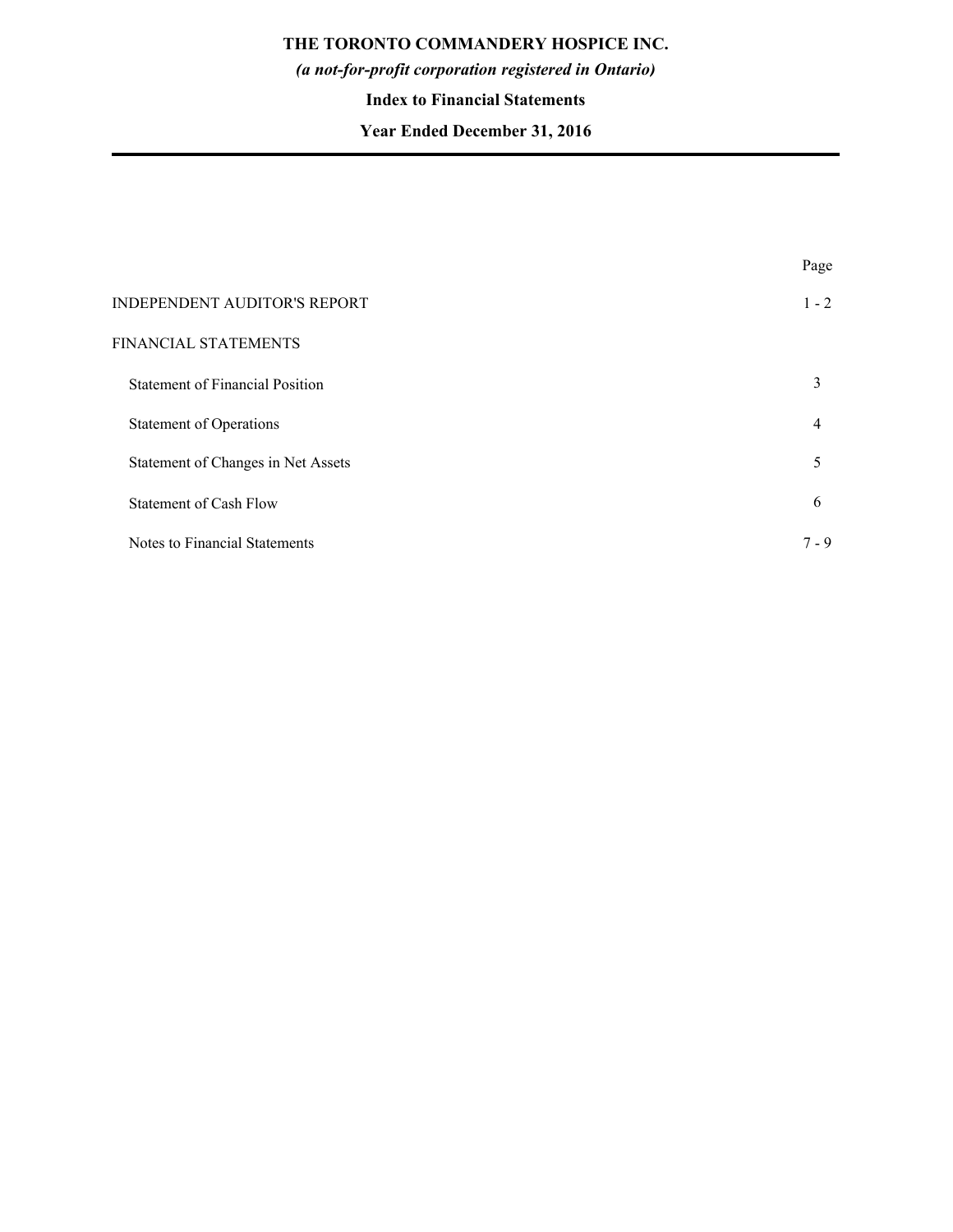

# **INDEPENDENT AUDITOR'S REPORT**

To the Members of The Toronto Commandery Hospice Inc. (a not-for-profit corporation registered in Ontario)

We have audited the accompanying financial statements of The Toronto Commandery Hospice Inc., (a not-for-profit corporation registered in Ontario), which comprise the statement of financial position as at December 31, 2016 and the statements of operations, changes in net assets and cash flow for the year then ended, and a summary of significant accounting policies and other explanatory information.

Management's Responsibility for the Financial Statements

Management is responsible for the preparation and fair presentation of these financial statements in accordance with Canadian accounting standards for not-for-profit organizations, and for such internal control as management determines is necessary to enable the preparation of financial statements that are free from material misstatement, whether due to fraud or error.

*(continues)*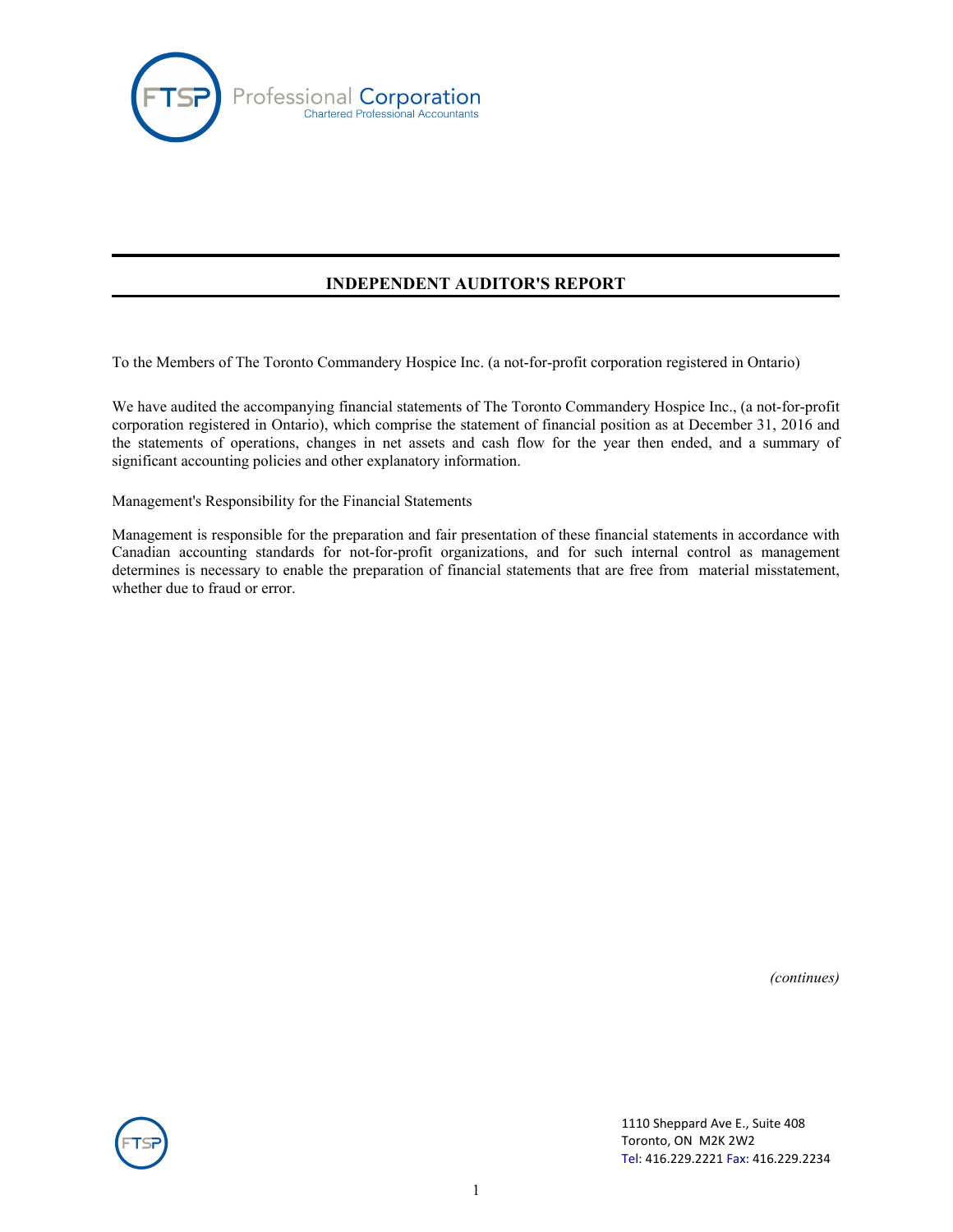Independent Auditor's Report to the Members of The Toronto Commandery Hospice Inc. *(continued)*

#### Auditor's Responsibility

Our responsibility is to express an opinion on these financial statements based on our audit. We conducted our audit in accordance with Canadian generally accepted auditing standards. Those standards require that we comply with ethical requirements and plan and perform the audit to obtain reasonable assurance about whether the financial statements are free from material misstatement.

An audit involves performing procedures to obtain audit evidence about the amounts and disclosures in the financial statements. The procedures selected depend on the auditor's judgment, including the assessment of the risks of material misstatement of the financial statements, whether due to fraud or error. In making those risk assessments, the auditor considers internal control relevant to the entity's preparation and fair presentation of the financial statements in order to design audit procedures that are appropriate in the circumstances, but not for the purpose of expressing an opinion on the effectiveness of the entity's internal control. An audit also includes evaluating the appropriateness of accounting policies used and the reasonableness of accounting estimates made by management, as well as evaluating the overall presentation of the financial statements.

We believe that the audit evidence we have obtained is sufficient and appropriate to provide a basis for our qualified audit opinion.

#### Basis for Qualified Opinion

In common with many charitable organizations, the organization derives revenue from (donations and fund raising) the completeness of which is not susceptible of satisfactory audit verification. Accordingly, our verification of these revenues was limited to the amounts recorded in the records of the organization and we were not able to determine whether any adjustments might be necessary to contributions, excess of revenues over expenses, current assets and net assets.

#### Qualified Opinion

In our opinion, except for the effect of adjustments, if any, which we might have determined to be necessary had we been able to satisfy ourselves concerning the completeness of the contributions referred to in the preceding paragraph, the financial statements present fairly, in all material respects, the financial position of The Toronto Commandery Hospice Inc., (a not-for-profit corporation registered in Ontario), as at December 31, 2016 and the results of its operations and its cash flow for the year then ended in accordance with Canadian accounting standards for not-for-profit organizations.

# *FTSP Professional Corporation*

June 25, 2017

#### Toronto, Ontario FTSP PROFESSIONAL CORPORATION

Authorized to practise public accounting by the Chartered Professional Accountants of Ontario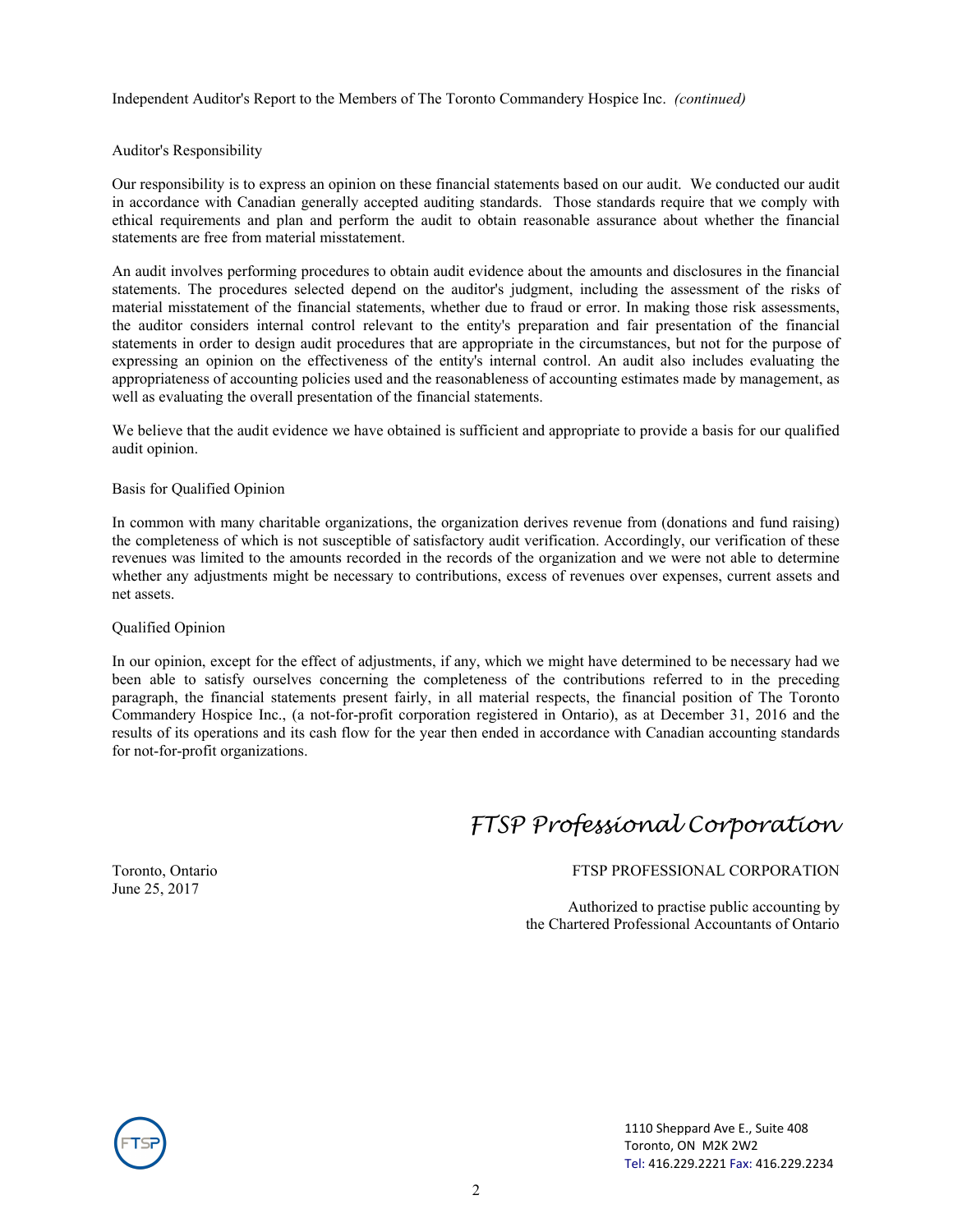# *(a not-for-profit corporation registered in Ontario)*

# **Statement of Financial Position**

# **December 31, 2016**

|                                          |             | December 31<br>2016 |             | December 31<br>2015 |  |
|------------------------------------------|-------------|---------------------|-------------|---------------------|--|
| <b>ASSETS</b>                            |             |                     |             |                     |  |
| <b>CURRENT</b>                           |             |                     |             |                     |  |
| Cash                                     | \$          | 143,715             | \$          | 139,630             |  |
| Term deposits                            |             | 703,116             |             | 703,116             |  |
| Accounts receivable                      |             | 1,200               |             | 3,054               |  |
| Harmonized sales tax recoverable         |             | 2,706               |             | 1,454               |  |
|                                          |             | 850,737             |             | 847,254             |  |
| LAND UNDER DEVELOPMENT                   |             | 2,062,211           |             | 2,045,601           |  |
|                                          | S           | 2,912,948           | \$          | 2,892,855           |  |
| <b>LIABILITIES AND NET ASSETS</b>        |             |                     |             |                     |  |
| <b>CURRENT</b>                           |             |                     |             |                     |  |
| Accounts payable and accrued liabilities | $\mathbf S$ | 4,578               | $\mathbf S$ | 18,738              |  |
| Due to related parties                   |             | 5,039               |             | 5,039               |  |
|                                          |             | 9,617               |             | 23,777              |  |
| <b>NET ASSETS</b>                        |             |                     |             |                     |  |
| General fund                             |             | 2,903,331           |             | 2,869,078           |  |
|                                          | S           | 2,912,948           | \$          | 2,892,855           |  |

### **ON BEHALF OF THE BOARD**

\_\_\_\_\_\_\_\_\_\_\_\_\_\_\_\_\_\_\_\_\_\_\_\_\_\_\_\_\_ *Director*

\_\_\_\_\_\_\_\_\_\_\_\_\_\_\_\_\_\_\_\_\_\_\_\_\_\_\_\_\_ *Director*

See accompanying notes to the financial statements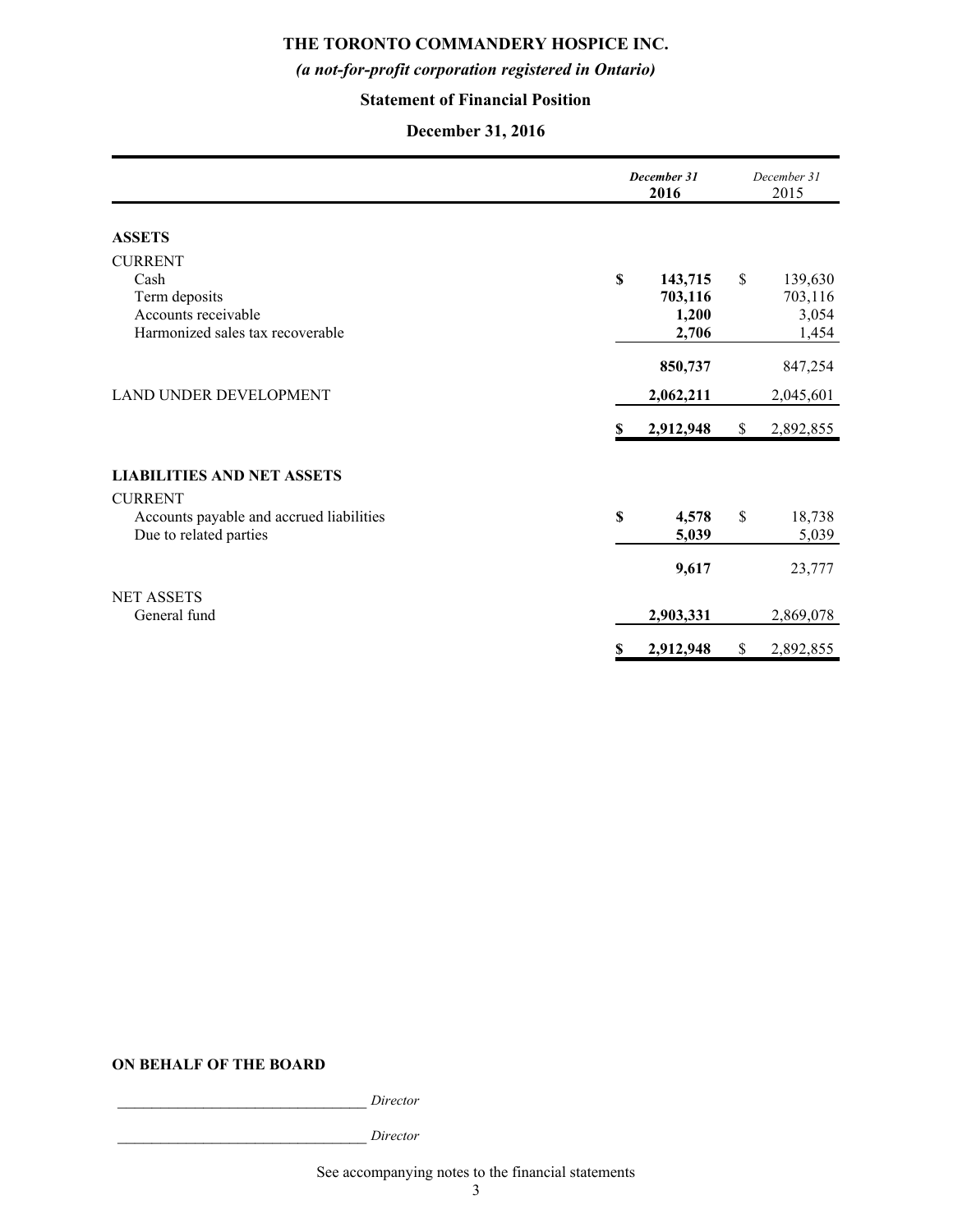# *(a not-for-profit corporation registered in Ontario)*

# **Statement of Operations**

# **Year Ended December 31, 2016**

|                                                      | 2016 |                 | 2015 |                  |
|------------------------------------------------------|------|-----------------|------|------------------|
| <b>REVENUES</b>                                      |      |                 |      |                  |
| Donations and contributions<br>Rental                | \$   | 44,997          | \$   | 12,814<br>26,766 |
| Interest and other income                            |      | 18,978<br>8,020 |      | 11,767           |
| Grants                                               |      |                 |      | 200              |
|                                                      |      |                 |      |                  |
|                                                      |      | 71,995          |      | 51,547           |
| <b>EXPENSES</b>                                      |      |                 |      |                  |
| Property taxes                                       |      | 15,488          |      | 24,746           |
| Consulting fees                                      |      | 10,446          |      | 26,448           |
| Professional fees                                    |      | 5,222           |      | 4,528            |
| Office and general                                   |      | 4,064           |      | 3,120            |
| Insurance                                            |      | 1,921           |      | 1,882            |
| Interest and bank charges                            |      | 471             |      | 1,375            |
| Advertising and promotion                            |      | 130             |      | 1,347            |
|                                                      |      | 37,742          |      | 63,446           |
| <b>EXCESS (DEFICIENCY) OF REVENUES OVER EXPENSES</b> | \$   | 34,253          | \$   | (11, 899)        |

See accompanying notes to the financial statements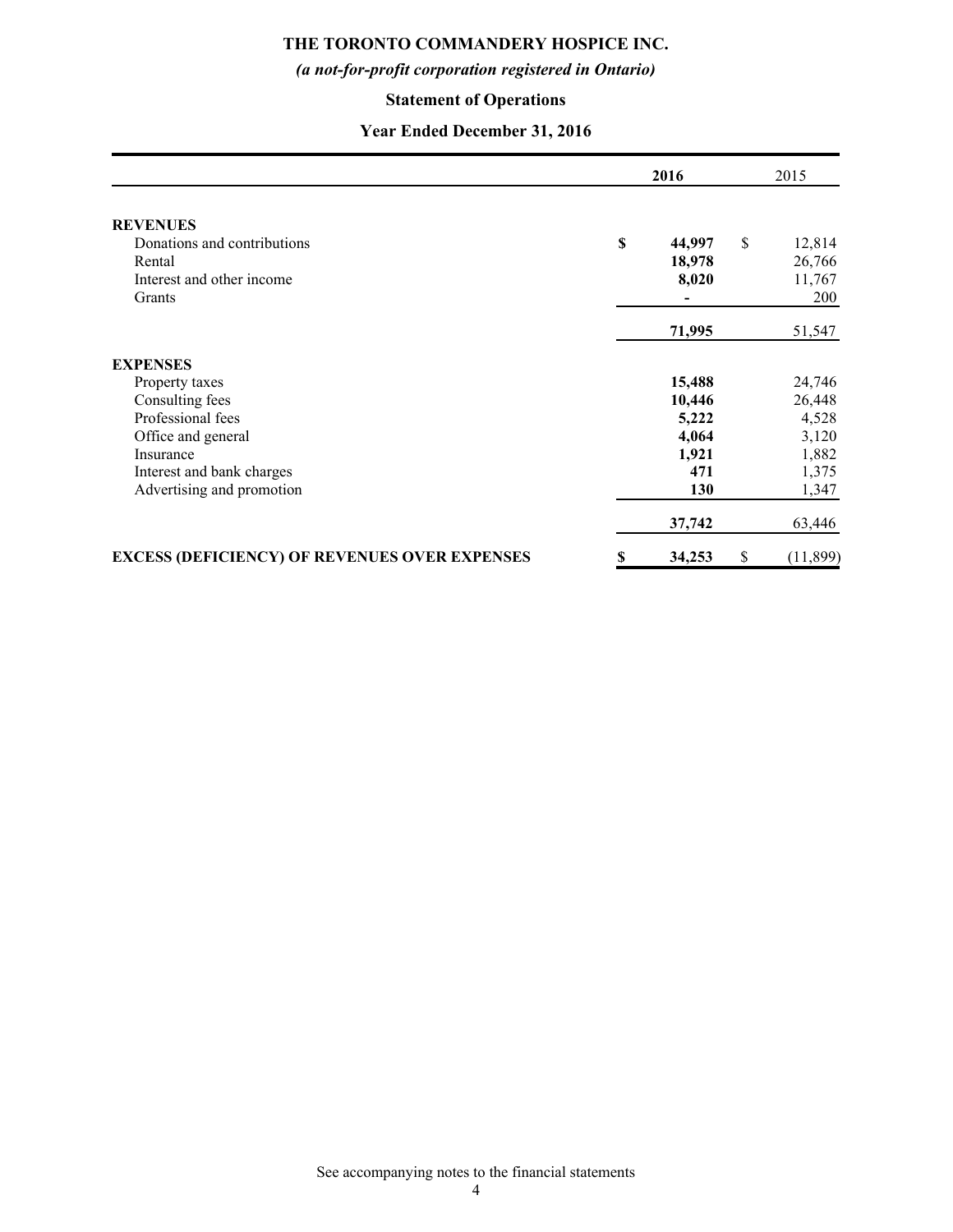# *(a not-for-profit corporation registered in Ontario)*

# **Statement of Changes in Net Assets**

# **Year Ended December 31, 2016**

|                                                                                     | General<br>Fund              | Restricted<br>Fund |   | 2016                | 2015                   |
|-------------------------------------------------------------------------------------|------------------------------|--------------------|---|---------------------|------------------------|
| <b>NET ASSETS - BEGINNING OF</b><br><b>YEAR</b><br>Excess of revenues over expenses | \$<br>2,869,078 \$<br>34,253 |                    | S | 2,869,078<br>34,253 | 2,880,978<br>(11, 899) |
| <b>NET ASSETS - END OF YEAR</b>                                                     | 2,903,331                    |                    |   | 2,903,331           | 2,869,079              |

See accompanying notes to the financial statements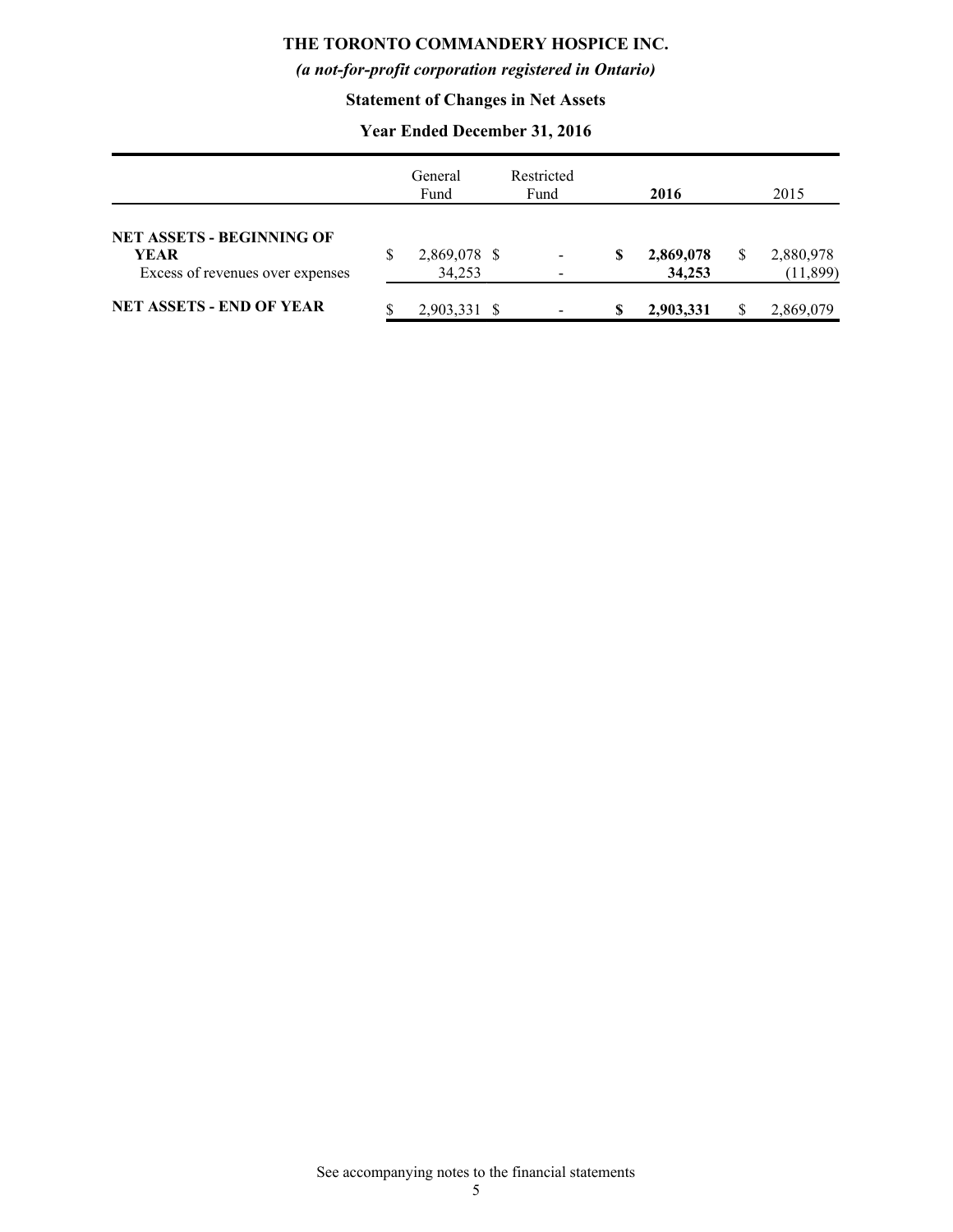# *(a not-for-profit corporation registered in Ontario)*

### **Statement of Cash Flow**

# **Year Ended December 31, 2016**

|                                                                                                                    |    | 2016                          | 2015                      |
|--------------------------------------------------------------------------------------------------------------------|----|-------------------------------|---------------------------|
| <b>OPERATING ACTIVITIES</b><br>Excess (deficiency) of revenues over expenses                                       | \$ | 34,253                        | \$<br>(11,899)            |
| Changes in non-cash working capital:<br>Accounts receivable<br>Accrued liabilities<br>Harmonized sales tax payable |    | 1,854<br>(14, 160)<br>(1,252) | (3,054)<br>8,203<br>(264) |
|                                                                                                                    |    | (13, 558)                     | 4,885                     |
| Cash flow from (used by) operating activities                                                                      |    | 20,695                        | (7,014)                   |
| <b>INVESTING ACTIVITY</b><br>Development                                                                           |    | (16, 610)                     | (10, 572)                 |
| <b>INCREASE (DECREASE) IN CASH FLOW</b>                                                                            |    | 4,085                         | (17, 586)                 |
| Cash - beginning of year                                                                                           |    | 842,746                       | 860,332                   |
| <b>CASH - END OF YEAR</b>                                                                                          | S  | 846,831                       | \$<br>842,746             |
| <b>CASH CONSISTS OF:</b><br>Cash<br>Term deposits                                                                  | \$ | 143,715<br>703,116            | \$<br>139,630<br>703,116  |
|                                                                                                                    | \$ | 846,831                       | \$<br>842,746             |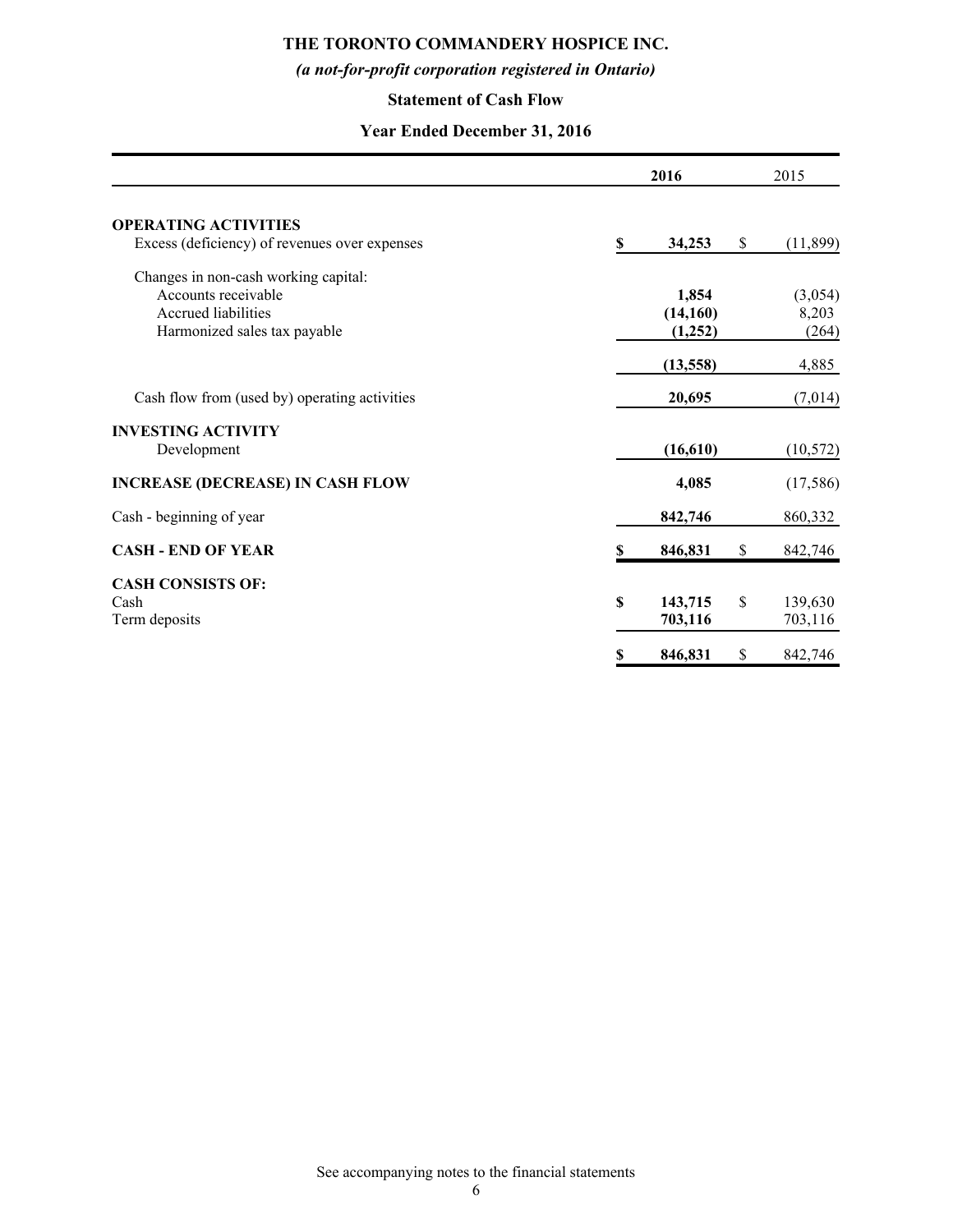#### *(a not-for-profit corporation registered in Ontario)*

#### **Notes to Financial Statements**

#### **Year Ended December 31, 2016**

#### 1. DESCRIPTION OF OPERATIONS

The Toronto Commandery Hospice Inc (Organization) was incorporated on May 25, 2006. The Organization was inactive until it was registered as a charitable organization under the Income Tax Act on January 1, 2007. The purpose of the Organization is to provide hospice palliative care through establishing and operating a community hospice in north Toronto area.

#### 2. SUMMARY OF SIGNIFICANT ACCOUNTING POLICIES

These financial statements are prepared in accordance with Canadian accounting standards for not-for-profit organizations. The significant policies are detailed as follows:

#### Revenue Recognition

The Organization follows the deferral method of accounting for contributions, which include support from the public and government.

Externally restricted contributions are deferred and recognized as revenue in the year in which the related expenses are incurred.

Unrestricted contributions are recognized as revenue when received or receivable if the amount to be received can be reasonably estimated and collection is reasonably assured. Endowment contributions are recognized as direct increases in net assets receivable if the amount to be received can be reasonably estimated and collection is reasonably assured.

Other revenues such as rental income are recognized when the goods/services are provided.

#### Contributed services

The organization would not be able to carry out its administrative activities without the services of volunteers who donate a considerable number of hours. Due to the difficulty in determining their fair value, the value of contributed services is not recognized in the financial statements.

#### Cash and cash equivalents

Cash and cash equivalents include cash on hand and investments maturing in less than 90 days. As at December 31, 2016 there were no cash equivalents.

*(continues)*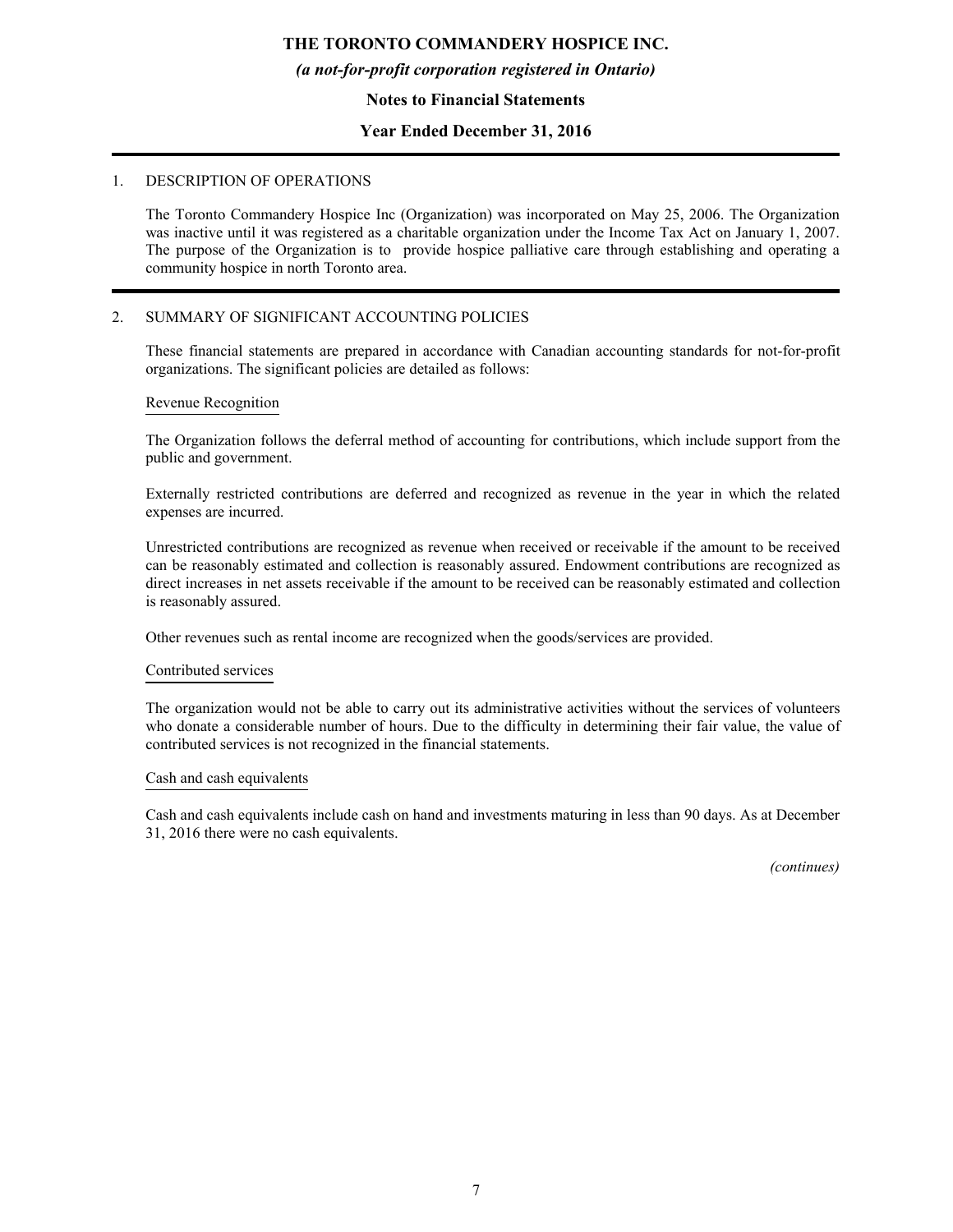#### *(a not-for-profit corporation registered in Ontario)*

#### **Notes to Financial Statements**

#### **Year Ended December 31, 2016**

#### 2. SUMMARY OF SIGNIFICANT ACCOUNTING POLICIES *(continued)*

#### Financial instruments

#### (i) Measurement of financial instruments

The organization initially measures its financial assets and financial liabilities at fair value adjusted by, in the case of a financial instrument that will not be measured subsequently at fair value, the amount of transaction costs directly attributable to the instrument. Amounts due to and from related parties are measured at the exchange amount, being the amount agreed upon by the related parties.

The organization subsequently measures its financial assets and financial liabilities at amortized cost, except for derivatives and equity securities quoted in an active market, which are subsequently measured at fair value. Changes in fair value are recognized in net income.

Financial assets measured at amortized cost includes cash and cash equivalents and accounts receivable.

Financial liabilities measured at amortized cost include accounts payable and accrued liabilities.

#### (ii) Impairment

Financial assets measured at amortized cost are tested for impairment when there are indicators of possible impairment. When a significant adverse change has occurred during the period in the expected timing or amount of future cash flows from the financial asset or group of assets, a write-down is recognized in net income. The write down reflects the difference between the carrying amount and the higher of:

- the present value of the cash flows expected to be generated by the asset or group of assets;

- the amount that could be realized by selling the assets or group of assets;
- the net realizable value of any collateral held to secure repayment of the assets or group of assets.

When the events occurring after the impairment confirm that a reversal is necessary, the reversal is recognized in net income up to the amount of the previously recognized impairment.

#### Cash flows

The organization uses the indirect method of reporting cash flows from operating activities.

#### Use of estimates

The preparation of financial statements in conformity with Canadian accounting standards for not-for-profit organizations requires management to make estimates and assumptions that affect the reported amounts of assets, liabilities and disclosures of contingent assets and liabilities at the date of the financial statements and the reported amounts of revenue and expenditures during the reporting period. Actual results could differ from those estimates.